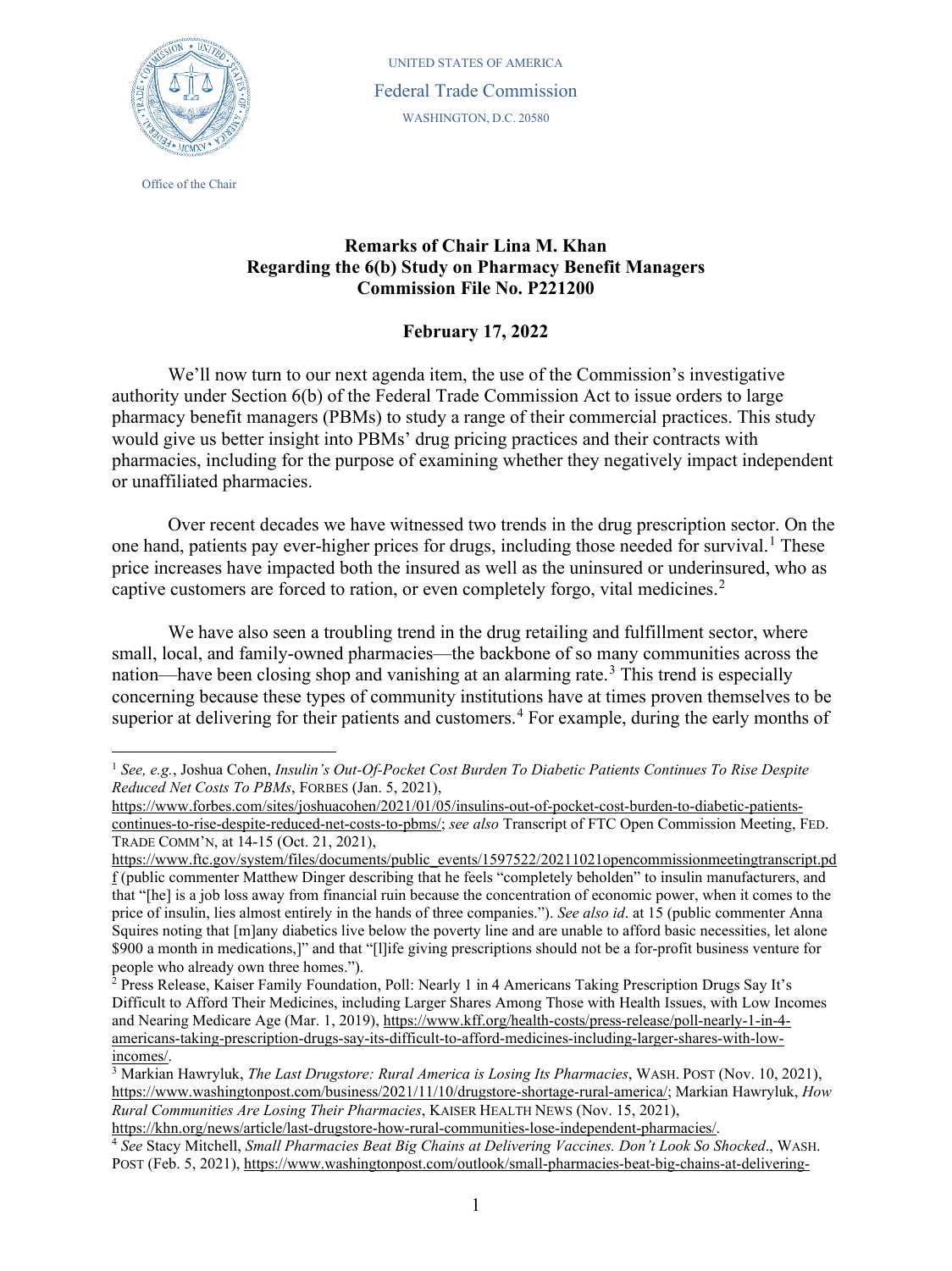the COVID-19 vaccine rollout, community pharmacies in some cases proved to be more nimble, agile, and efficient than their large-chain counterparts in getting Americans vaccinated, with states like West Virginia quickly vaccinating the elderly and those in need.<sup>[5](#page-1-0)</sup>

Pharmacy benefit managers, the companies that manage prescription drug benefits on behalf of private health insurers, Medicare plans, employers, and other payers, have in recent decades vertically integrated with affiliated health insurance companies and retail and specialty pharmacies, potentially creating financial incentives for them to steer patients towards affiliated services.<sup>[6](#page-1-1)</sup> And for the last several years, independent pharmacies and others stakeholders across the drug supply chain have argued that these vertically integrated PBMs play a major role in the increased cost of drugs to patients and in the gradual elimination of independent pharmacies from the marketplace.<sup>[7](#page-1-2)</sup>

In particular, these stakeholders note practices such as the charging of after-the-fact Direct and Indirect Renumeration (DIR) and related fees, as well as complicated and opaque pricing terms. These practices may allow PBMs to reimburse independent pharmacies at less than the cost of acquiring medicines, and ultimately increase costs for patients at the pharmacy counter when purchasing the medicines they need to survive. Stakeholders have also indicated that vertically integrated PBMs deploy unfair pharmacy network terms that allow PBMs to "claw back" patient copays and deductibles, and implement gag clauses, audit provisions, and other terms that squeeze independent and unaffiliated chain pharmacies—ultimately resulting in a windfall for these PBMs.

In addition, stakeholders have surfaced a growing concern with the impact of "PBM rebates" and other fees applied by drug manufacturers in their negotiations with PBMs that may increase patients' prices at the pharmacy counter. [8](#page-1-3) They have pointed out that patients usually have to pay copays, deductibles, and coinsurance based on the gross drug prices as if no discount has been applied to the actual price of the drug through rebates, since the rebates are shared only with PBMs and payers.<sup>[9](#page-1-4)</sup> In other words, while PBMs may benefit from negotiating these rebates, it is unclear whether patients, who ultimately need to buy medicine, fully benefit from these reduced prices. We have heard numerous complaints about the price of insulin, for example, and some commentators have suggested that the price and associated copays of insulin and many

[vaccines-dont-look-so-shocked/2021/02/05/6bb307ec-671b-11eb-886d-5264d4ceb46d\\_story.html;](https://www.washingtonpost.com/outlook/small-pharmacies-beat-big-chains-at-delivering-vaccines-dont-look-so-shocked/2021/02/05/6bb307ec-671b-11eb-886d-5264d4ceb46d_story.html) Lisa L. Gill, *Consumers Still Prefer Independent Pharmacies, CR's Ratings Show*, CONSUMER REPORTS (Dec. 7, 2018), [https://www.consumerreports.org/cro/pharmacies/buying-guide/index.htm.](https://www.consumerreports.org/cro/pharmacies/buying-guide/index.htm)

<span id="page-1-0"></span><sup>5</sup> *See, e.g.,* William A. Galston, *COVID-19 vaccinations: Why are some states and localities so much more successful?*, BROOKINGS (Jan. 25, 2021) (noting that "West Virginia was the only state in the country to opt out of the vaccine distribution partnership between the federal government and two national pharmacy chains—CVS and Walmart—for vaccinating residents at nursing homes and other long-term care facilities," instead relying on "a network of nearly 250 independent pharmacies."), [https://www.brookings.edu/blog/fixgov/2021/01/25/covid-19](https://www.brookings.edu/blog/fixgov/2021/01/25/covid-19-vaccinations-why-are-some-states-and-localities-so-much-more-successful/) [vaccinations-why-are-some-states-and-localities-so-much-more-successful/.](https://www.brookings.edu/blog/fixgov/2021/01/25/covid-19-vaccinations-why-are-some-states-and-localities-so-much-more-successful/)

<span id="page-1-1"></span><sup>6</sup> *Vertical Integration Isn't Great for Health Care Consumers or Purchasers*, PURCHASER BUSINESS GROUP ON HEALTH (Aug. 23, 2022), [https://www.pbgh.org/despite-claims-vertical-integration-isnt-great-for-health-care](https://www.pbgh.org/despite-claims-vertical-integration-isnt-great-for-health-care-consumers-or%20purchasers/#:%7E:text=Known%20as%20vertical%20integration%20mergers,80%25%20of%20the%20PBM%20market)[consumers-or](https://www.pbgh.org/despite-claims-vertical-integration-isnt-great-for-health-care-consumers-or%20purchasers/#:%7E:text=Known%20as%20vertical%20integration%20mergers,80%25%20of%20the%20PBM%20market) 

[purchasers/#:~:text=Known%20as%20vertical%20integration%20mergers,80%25%20of%20the%20PBM%20mark](https://www.pbgh.org/despite-claims-vertical-integration-isnt-great-for-health-care-consumers-or%20purchasers/#:%7E:text=Known%20as%20vertical%20integration%20mergers,80%25%20of%20the%20PBM%20market) [et.](https://www.pbgh.org/despite-claims-vertical-integration-isnt-great-for-health-care-consumers-or%20purchasers/#:%7E:text=Known%20as%20vertical%20integration%20mergers,80%25%20of%20the%20PBM%20market)

<span id="page-1-2"></span><sup>7</sup> Catherine Candisky, *State report: Pharmacy middlemen reap millions from tax-funded Medicaid*, COLUMBUS DISPATCH (June 21, 2018)[, https://www.dispatch.com/story/news/2018/06/21/state-report-pharmacy-middlemen](https://www.dispatch.com/story/news/2018/06/21/state-report-pharmacy-middlemen-reap/11893680007/)[reap/11893680007/.](https://www.dispatch.com/story/news/2018/06/21/state-report-pharmacy-middlemen-reap/11893680007/)

<span id="page-1-3"></span><sup>8</sup> *Id.*

<span id="page-1-4"></span><sup>9</sup> *Id.*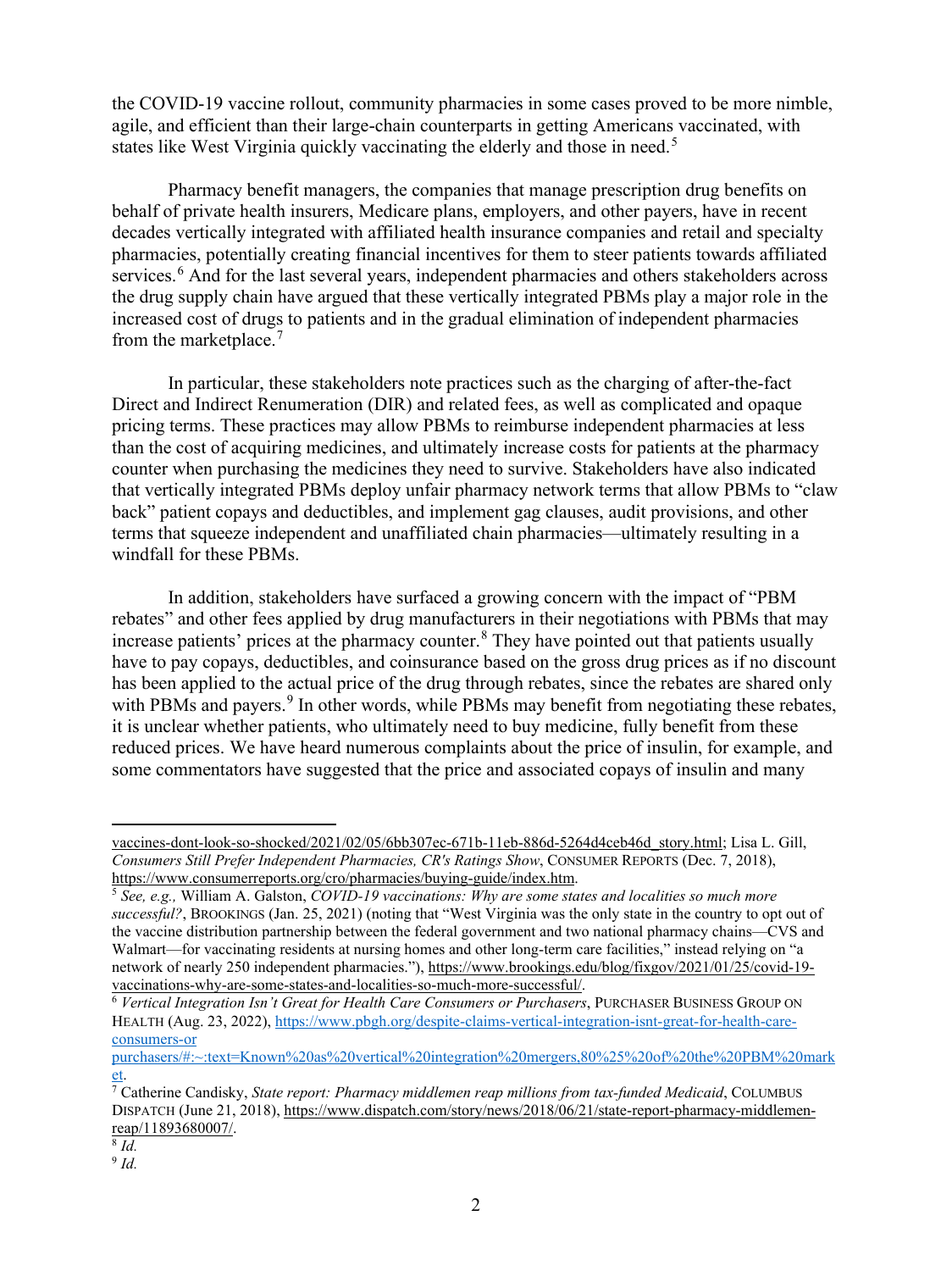<span id="page-2-0"></span>other drugs might be artificially inflated due to these PBM rebate practices.<sup>[10](#page-2-1)</sup>

We have also received complaints that PBMs and pharmacy plans may face incentives to drive patients to more expensive drugs that come with rebates instead of the most affordable drugs available. Complaints about these apparently problematic incentives have only grown worse with the rise of high-deductible health plans and the increasing use of expensive biologics. Additionally, individuals have pointed out that patients have less choice between pharmacies and drug products than ever before, as PBMs may increasingly rely on restricted formularies and dispensing options.

Recent studies conducted by both chambers of Congress have confirmed some of these claims, finding that the large, vertically integrated PBMs play an outsized role in driving up drug prices and lessening competition among drugstores and pharmacies.<sup>[11](#page-2-2)</sup> These studies are coupled with hundreds of complaints the Commission has received in our public docket and during our Commission meetings from suffering patients and aggrieved pharmacists, urging us to address the issues they have identified.<sup>[12](#page-2-3)</sup>

Therefore, and despite the agency's limited resources, I believe it is vital to launch this study. We have an imperative to better understand and ultimately tackle anticompetitive conduct that may be contributing to sky-high drug prices and the decline of independent pharmacies, and better grasping the role of PBMs is a key part of that work.

The FTC has a long history of pursuing market studies to deepen our understanding of market conditions and business conduct, including a PBM study that Congress required the Commission to conduct in 2005.<sup>[13](#page-2-4)</sup> Much has changed in this industry since that first study was conducted.<sup>[14](#page-2-5)</sup> Therefore, I believe that we should direct our efforts towards updating our understanding of this industry and scrutinizing the practices that many suggest are culprit.

<span id="page-2-2"></span>Benefit Managers in Pharmaceutical Markets (Dec. 10, 2021), [https://republicans-oversight.house.gov/wp](https://republicans-oversight.house.gov/wp-content/uploads/2021/12/PBM-Report-12102021.pdf)[content/uploads/2021/12/PBM-Report-12102021.pdf;](https://republicans-oversight.house.gov/wp-content/uploads/2021/12/PBM-Report-12102021.pdf) Press Release, U.S. Senate Committee on Finance, Grassley, Wyden Release Insulin Investigation, Uncovering Business Practices Between Drug Companies and PBMs That Keep Prices High (Jan. 14, 2021), [https://www.finance.senate.gov/chairmans-news/grassley-wyden-release-insulin](https://www.finance.senate.gov/chairmans-news/grassley-wyden-release-insulin-investigation-uncovering-business-practices-between-drug-companies-and-pbms-that-keep-prices-high)[investigation-uncovering-business-practices-between-drug-companies-and-pbms-that-keep-prices-high.](https://www.finance.senate.gov/chairmans-news/grassley-wyden-release-insulin-investigation-uncovering-business-practices-between-drug-companies-and-pbms-that-keep-prices-high) <sup>12</sup> *See infra*, not[e 10.](#page-2-0)

<span id="page-2-1"></span><sup>10</sup> Request for Public Comment Regarding Contract Terms That May Harm Fair Competition, REGULATIONS.GOV (searing for "PBM"), [https://www.regulations.gov/docket/FTC-2021-0036/comments?filter=pbm;](https://www.regulations.gov/docket/FTC-2021-0036/comments?filter=pbm) *see, e.g.*, Public Comments for the July 1, 2021 Open Commission Meeting, Fed. Trade Comm'n,

[https://www.ftc.gov/system/files/documents/public\\_events/1591478/open\\_commission\\_meeting\\_comments\\_july\\_1\\_](https://www.ftc.gov/system/files/documents/public_events/1591478/open_commission_meeting_comments_july_1_2021redacted.pdf) 2021redacted.pdf; *see also* Transcript of October 21, 2021 FTC Open Commission Meeting, *supra*, note [1.](#page-0-4)<br><sup>11</sup> *See* STAFF OF H. COMM. ON OVERSIGHT AND REFORM, 117<sup>TH</sup> CONG., A View From Congress: Role of Pharmacy

<span id="page-2-4"></span><span id="page-2-3"></span><sup>&</sup>lt;sup>13</sup> Pharmacy Benefit Managers: Ownership of Mail-Order Pharmacies, FED. TRADE COMM'N. (Aug. 2005), [https://www.ftc.gov/sites/default/files/documents/reports/pharmacy-benefit-managers-ownership-mail-order](https://www.ftc.gov/sites/default/files/documents/reports/pharmacy-benefit-managers-ownership-mail-order-pharmacies-federal-trade-commission-report/050906pharmbenefitrpt_0.pdf)[pharmacies-federal-trade-commission-report/050906pharmbenefitrpt\\_0.pdf.](https://www.ftc.gov/sites/default/files/documents/reports/pharmacy-benefit-managers-ownership-mail-order-pharmacies-federal-trade-commission-report/050906pharmbenefitrpt_0.pdf)

<span id="page-2-5"></span><sup>14</sup> The PBM industry has undergone continued consolidation and integration since 2005. *See, e.g.*, Andrew Ross Sorkin, *CVS to Buy Caremark in All-Stock Deal*, N.Y. TIMES (Nov. 1, 2006),

[https://www.nytimes.com/2006/11/01/business/01cnd-drug.html;](https://www.nytimes.com/2006/11/01/business/01cnd-drug.html) Press Release, Fed. Trade Comm'n, FTC Closes Eight-Month Investigation of Express Scripts, Inc.'s Proposed Acquisition of Pharmacy Benefits Manager Medco Health Solutions, Inc. (Apr. 2, 2012), [https://www.ftc.gov/news-events/press-releases/2012/04/ftc-closes-eight](https://www.ftc.gov/news-events/press-releases/2012/04/ftc-closes-eight-month-investigation-express-scripts-incs)[month-investigation-express-scripts-incs;](https://www.ftc.gov/news-events/press-releases/2012/04/ftc-closes-eight-month-investigation-express-scripts-incs) Press Release, Cigna, Cigna Completes Combination with Express Scripts, Establishing a Blueprint to Transform the Health Care System (Dec. 1, 2018), [https://newsroom.cigna.com/Cigna-](https://newsroom.cigna.com/Cigna-Completes-Combination-with-Express-Scripts-Establishing-a-Blueprint-to-Transform-the-Health-Care-System)[Completes-Combination-with-Express-Scripts-Establishing-a-Blueprint-to-Transform-the-Health-Care-System.](https://newsroom.cigna.com/Cigna-Completes-Combination-with-Express-Scripts-Establishing-a-Blueprint-to-Transform-the-Health-Care-System)